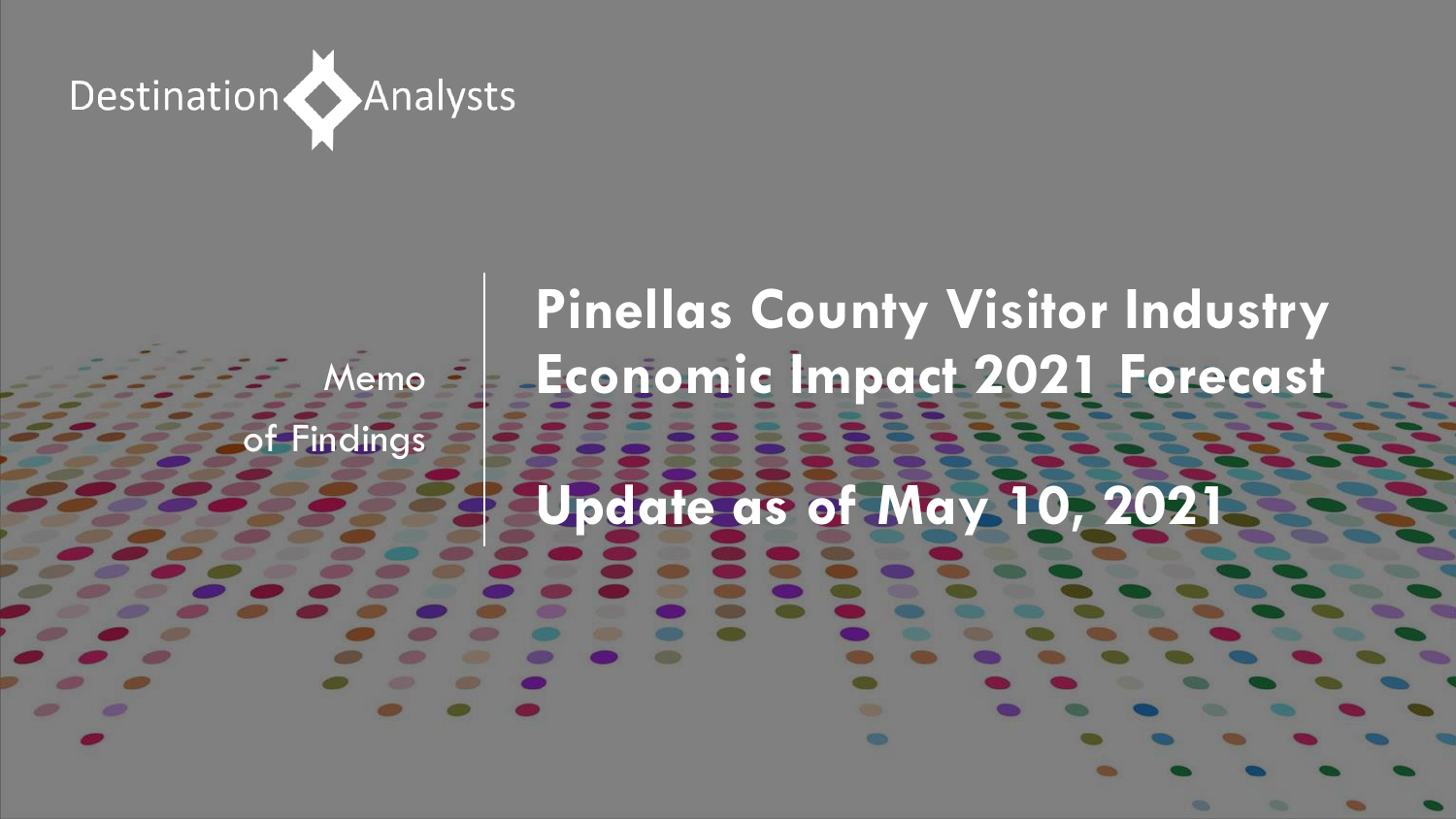This memo presents the findings from Destination Analysts' economic impact forecast that estimates the progression of visitor activity to Pinellas County over the next twelve-month period and develops projections of the resulting overall economic impact as well as the consequent fiscal impact to government coffers. In addition to utilizing data from the ongoing Visit St. Pete/Clearwater Visitor Profile Study and Destination Analysts' economic impact modeling, several secondary sources were also reviewed in the forecasting process, including STR's 2021 occupancy forecast for Pinellas County.

#### **The following slides enumerate the resulting forecasts of:**

- a) Hotel Occupancy
- b) Overall Visitor Volume to Pinellas County
- c) Total Economic Impact
- d) Direct Spending by visitors
- e) Total Taxes Generated
- f) Hotel Tax Generated

The forecasted estimates that follow show a very positive recovery for Pinellas County in 2021 closely aligned with current occupancy forecasts from STR. In this first quarter of 2021 Pinellas County, led the rest of the nation in recovery with strong hotel occupancy and overall visitor volume. From the second quarter of 2021 onward, visitor traffic and spending is expected to outpace 2020 and show a steady return to relative pre-pandemic levels. For the rest of the nation, returning to the high watermark of 2019 is expected to take longer than 12 months, however the tourism industry in Pinellas County is already showing strong recovery.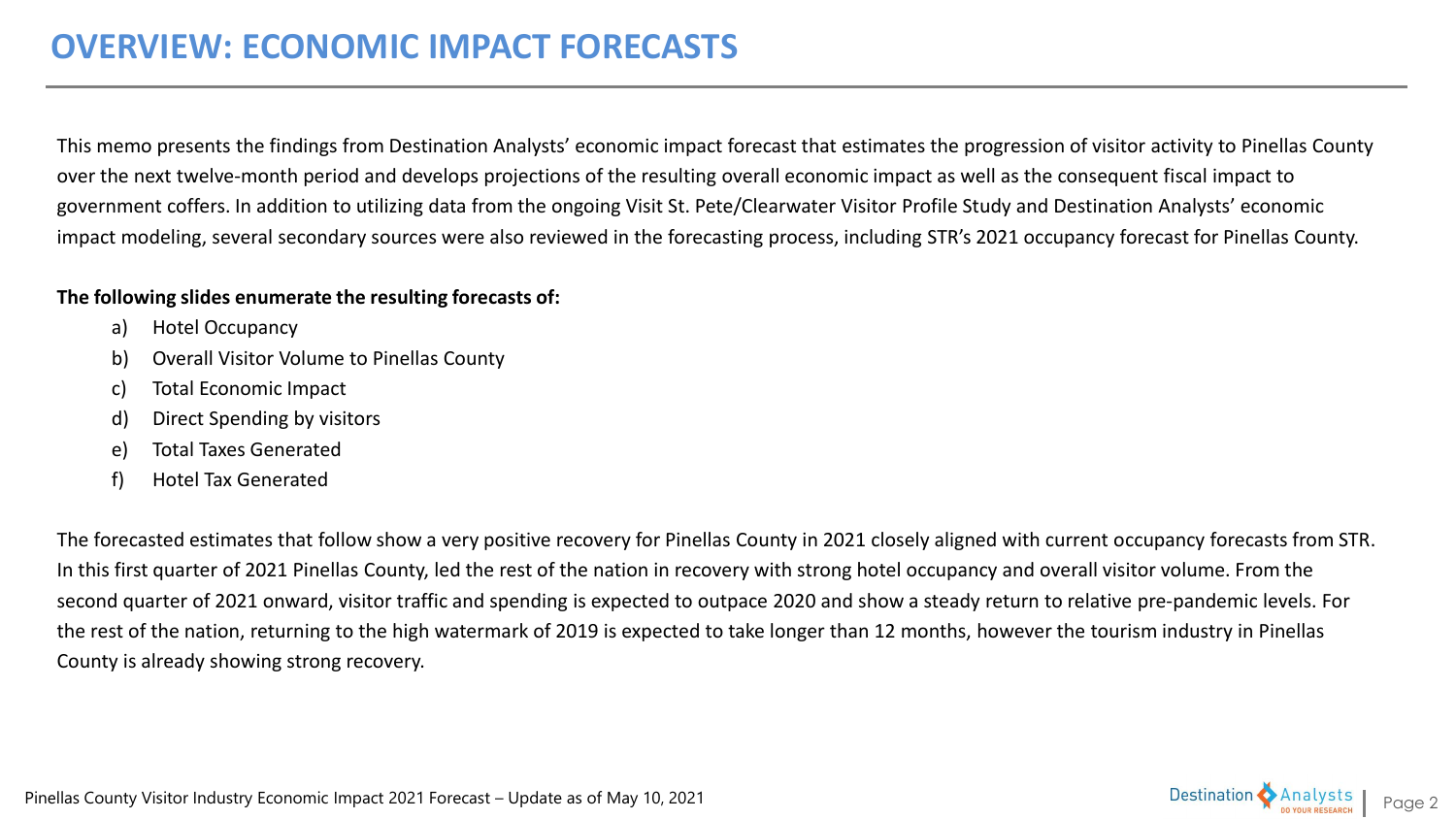# **FORECAST: HOTEL OCCUPANCY IN PINELLAS COUNTY**

|                  | 2018  | 2019  | 2020  | 2021                     |
|------------------|-------|-------|-------|--------------------------|
| January          | 65.0% | 67.3% | 71.4% | $52.1\%$                 |
| February         | 82.1% | 85.2% | 85.7% | 67.6% $\bigtriangledown$ |
| <b>March</b>     | 88.1% | 88.6% | 52.6% | 83.7%<br>A               |
| <b>April</b>     | 77.3% | 79.1% | 20.6% | 80.7%                    |
| <b>May</b>       | 69.6% | 74.6% | 41.6% | 76.4%                    |
| June             | 75.3% | 75.9% | 53.3% | 71.2%                    |
| July             | 76.8% | 75.9% | 52.3% | 74.8%                    |
| <b>August</b>    | 65.7% | 64.3% | 47.4% | 63.5% +                  |
| <b>September</b> | 58.0% | 57.8% | 47.4% | 55.3%                    |
| October          | 62.7% | 65.9% | 52.0% | 56.6%                    |
| November         | 62.6% | 66.2% | 49.9% | 53.9%                    |
| <b>December</b>  | 60.6% | 62.9% | 48.4% | 50.1%                    |

\*Arrows indicate statistically significant change from previous year



Pinellas County Visitor Industry Economic Impact 2021 Forecast – Update as of May 10, 2021 Page 3 Destination County Visitor Industry Economic Impact 2021 Forecast – Update as of May 10, 2021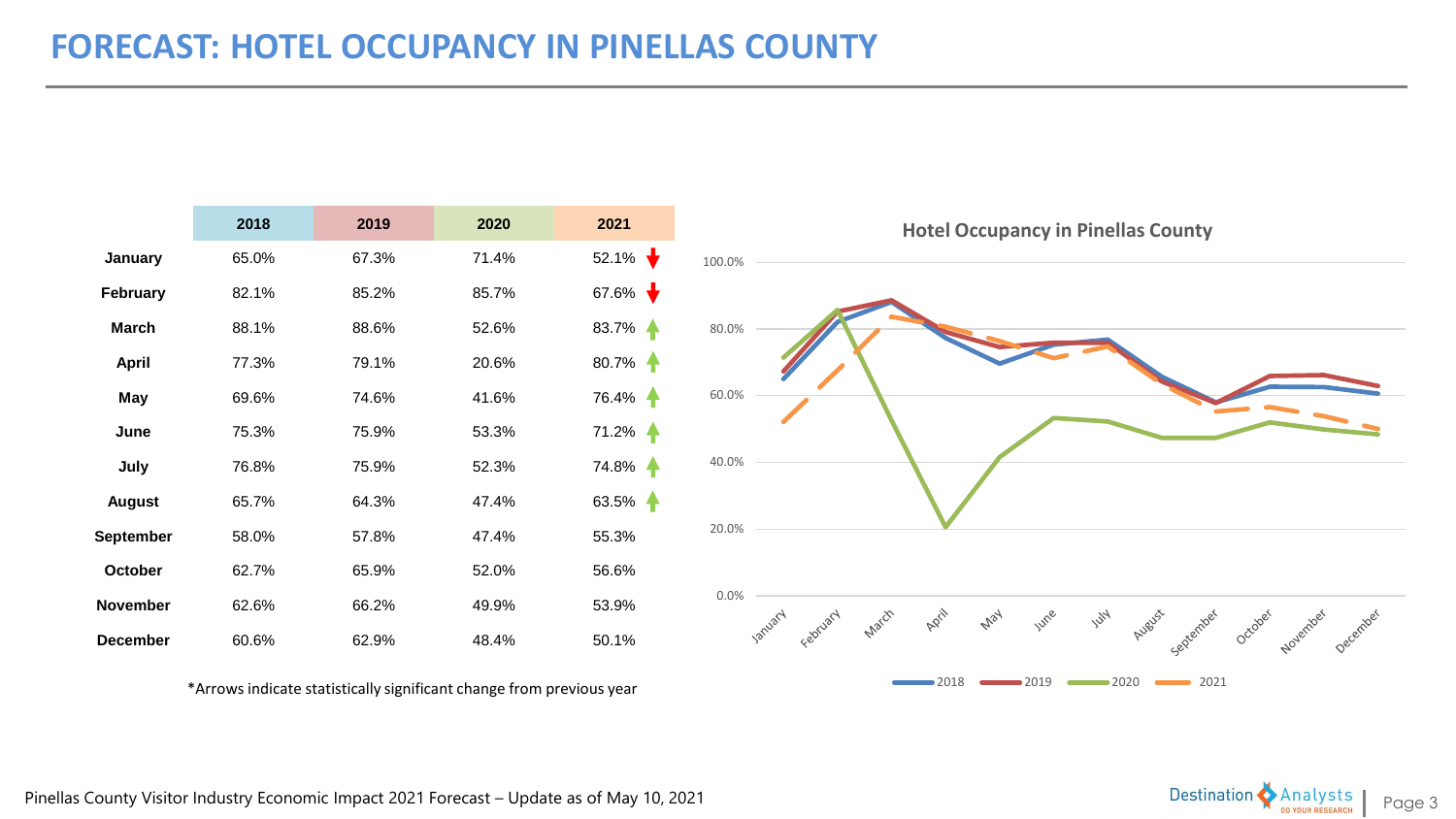## **FORECAST: OVERALL VISITOR VOLUME TO PINELLAS COUNTY**

|                  | 2018      | 2019      | 2020      | 2021                         |
|------------------|-----------|-----------|-----------|------------------------------|
| January          | 1,317,788 | 1,325,998 | 1,504,555 | ₩<br>978,903                 |
| <b>February</b>  | 1,497,416 | 1,295,842 | 1,427,153 | 1,113,149 $\bigtriangledown$ |
| <b>March</b>     | 1,957,701 | 1,536,952 | 1,169,301 | 1,412,075                    |
| <b>April</b>     | 1,441,142 | 1,514,030 | 278,328   | $1,266,521$ $\uparrow$       |
| May              | 1,322,249 | 1,315,797 | 556,629   | $1,250,077$ $\spadesuit$     |
| June             | 1,295,844 | 1,452,636 | 720,173   | 1,206,303                    |
| July             | 1,459,694 | 1,366,187 | 1,371,133 | 1,261,762                    |
| <b>August</b>    | 1,210,129 | 1,140,690 | 1,133,780 | 1,133,653                    |
| <b>September</b> | 971,268   | 1,102,292 | 1,069,845 | 1,013,901                    |
| October          | 1,051,217 | 1,159,524 | 1,099,685 | 1,089,456                    |
| <b>November</b>  | 997,392   | 1,027,496 | 1,101,719 | 1,045,509                    |
| <b>December</b>  | 1,014,580 | 1,054,163 | 1,108,856 | 1,005,093                    |

\*Arrows indicate statistically significant change from previous year



Pinellas County Visitor Industry Economic Impact 2021 Forecast – Update as of May 10, 2021 Page 1 Page 4 Destination Conservation Conservation Conservation Conservation Conservation Conservation Conservation Conservation C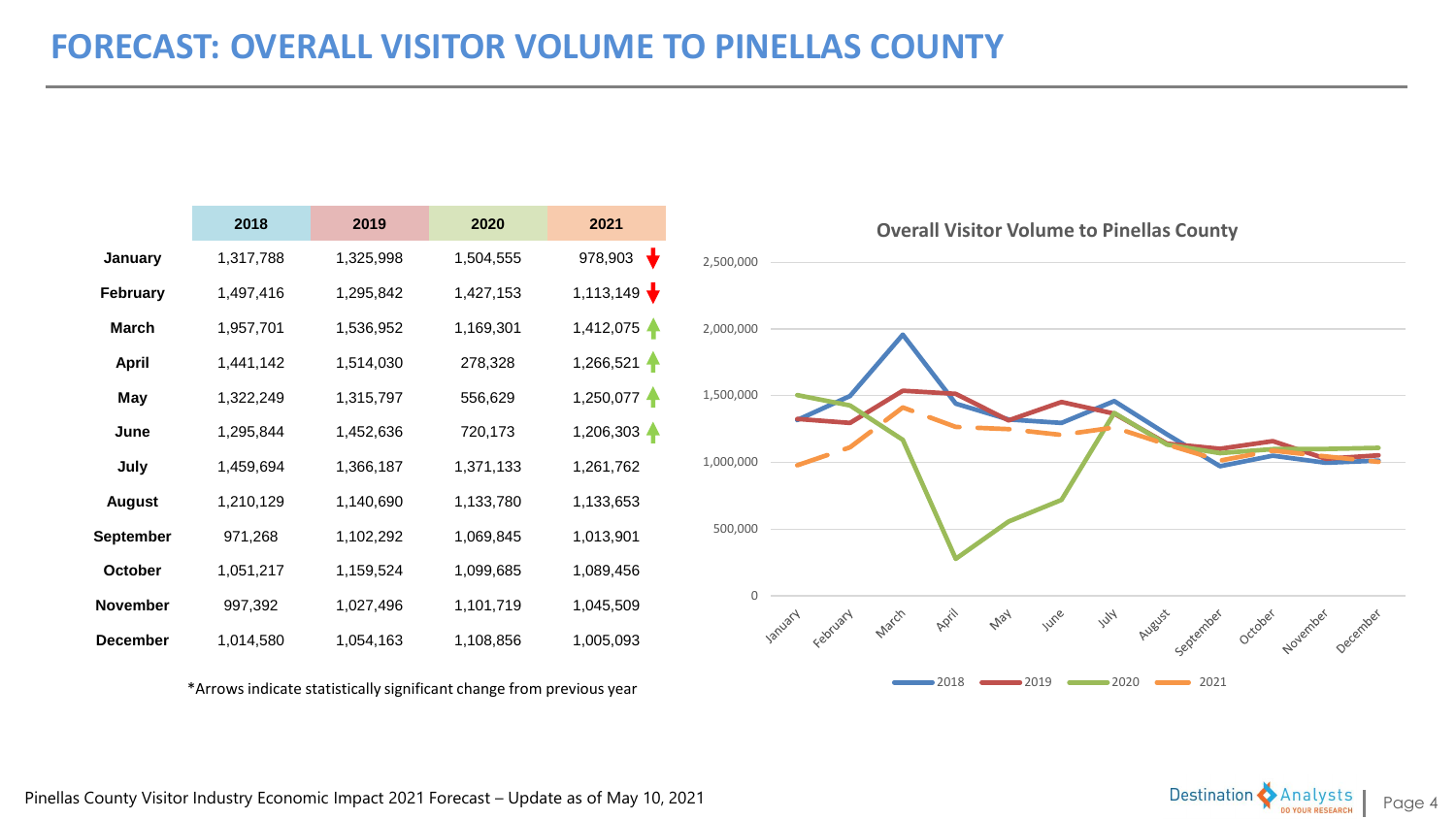# **FORECAST: TOTAL ECONOMIC IMPACT OF TOURISM IN PINELLAS COUNTY**



Pinellas County Visitor Industry Economic Impact 2021 Forecast – Update as of May 10, 2021 Page 1 Page 1 Page 5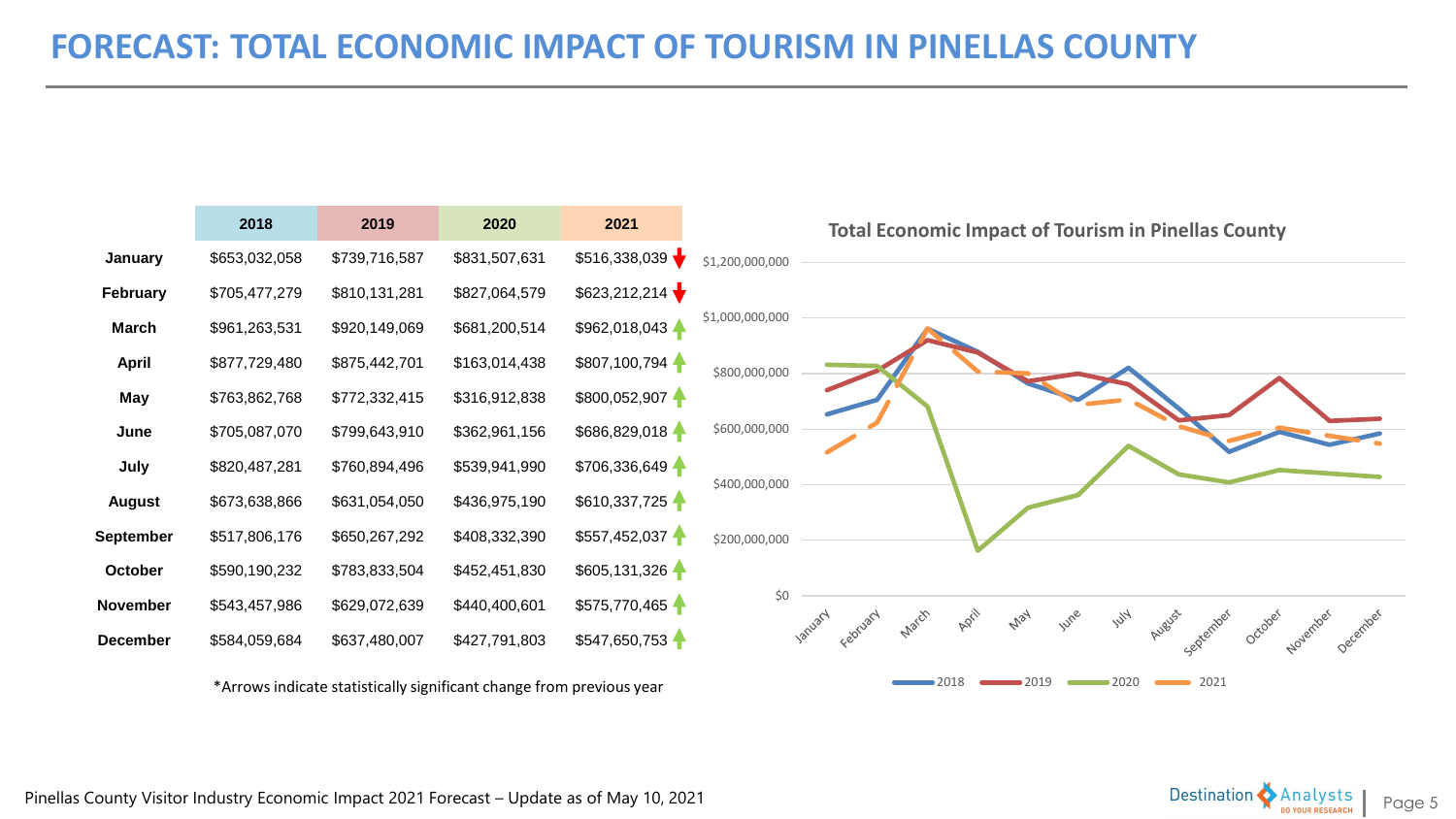### **FORECAST: DIRECT VISITOR SPENDING IN PINELLAS COUNTY**

|                  | 2018          | 2019          | 2020          | 2021          |   |
|------------------|---------------|---------------|---------------|---------------|---|
| <b>January</b>   | \$409,091,070 | \$484,714,158 | \$510,035,416 | \$317,215,107 |   |
| <b>February</b>  | \$436,543,738 | \$516,194,500 | \$502,981,580 | \$378,160,441 | ₩ |
| <b>March</b>     | \$597,186,742 | \$596,035,411 | \$415,215,372 | \$582,902,641 |   |
| <b>April</b>     | \$549,456,344 | \$528,499,413 | \$98,679,651  | \$483,925,471 |   |
| May              | \$481,573,740 | \$467,322,163 | \$190,998,331 | \$481,834,998 |   |
| June             | \$444,378,809 | \$481,356,011 | \$222,985,319 | \$423,241,238 |   |
| July             | \$502,583,320 | \$458,348,933 | \$326,617,627 | \$427,435,501 |   |
| <b>August</b>    | \$414,000,098 | \$380,621,829 | \$265,983,922 | \$372,300,894 |   |
| <b>September</b> | \$318,767,769 | \$402,239,540 | \$250,945,855 | \$342,897,266 |   |
| October          | \$361,943,747 | \$491,281,492 | \$287,280,922 | \$383,656,866 |   |
| <b>November</b>  | \$331,613,372 | \$389,753,999 | \$276,298,064 | \$358,665,526 |   |
| <b>December</b>  | \$357,828,866 | \$395,986,491 | \$270,848,933 | \$345,213,844 |   |

\*Arrows indicate statistically significant change from previous year



Pinellas County Visitor Industry Economic Impact 2021 Forecast – Update as of May 10, 2021 Page 1 Page 6 Page 6 Page 6 Page 6 Page 6 Page 6 Page 6 Page 6 Page 6 Page 6 Page 6 Page 6 Page 6 Page 6 Page 6 Page 6 Page 6 Page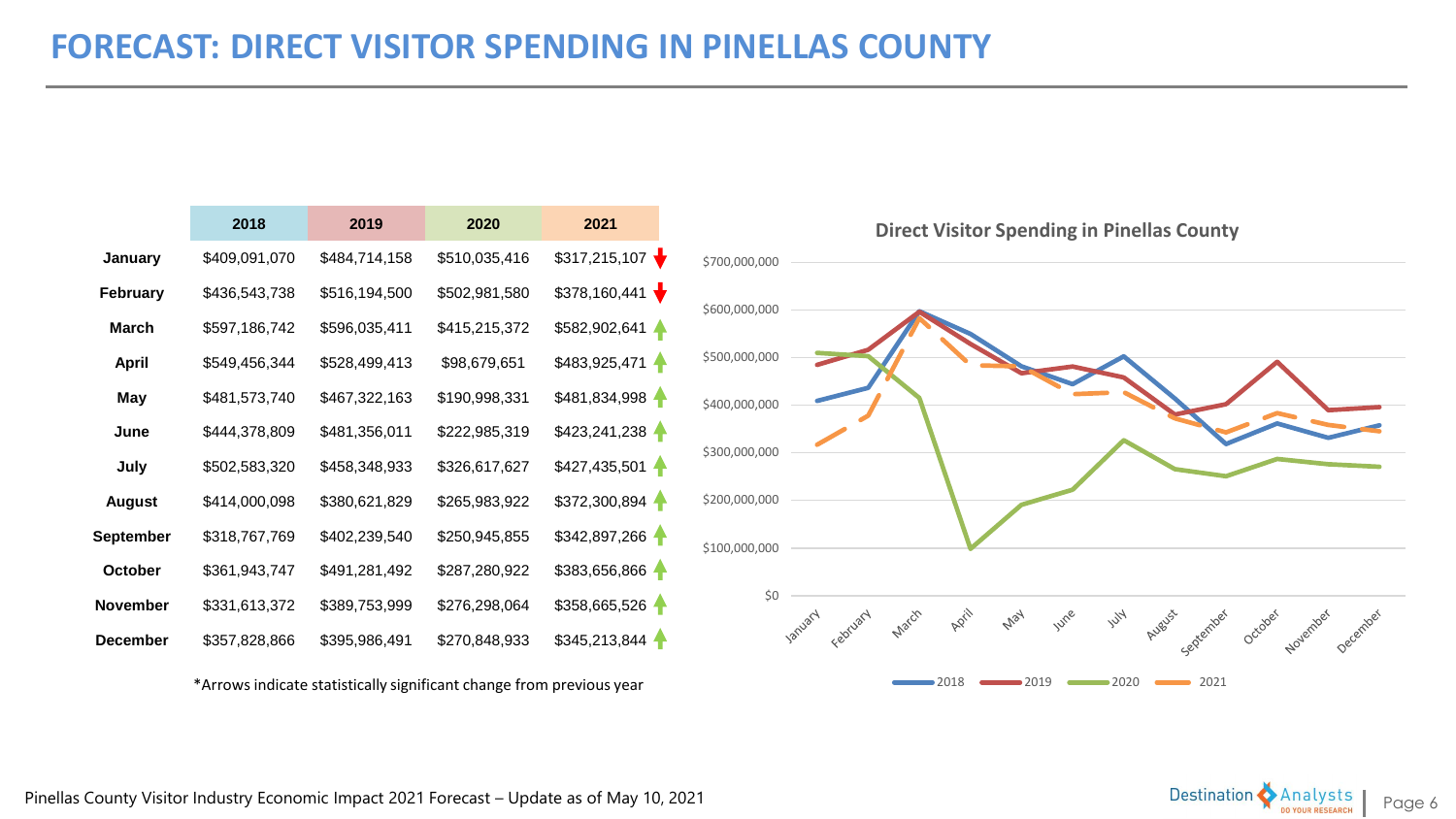# **FORECAST: TOTAL TAX COLLECTIONS FOR PINELLAS COUNTY**